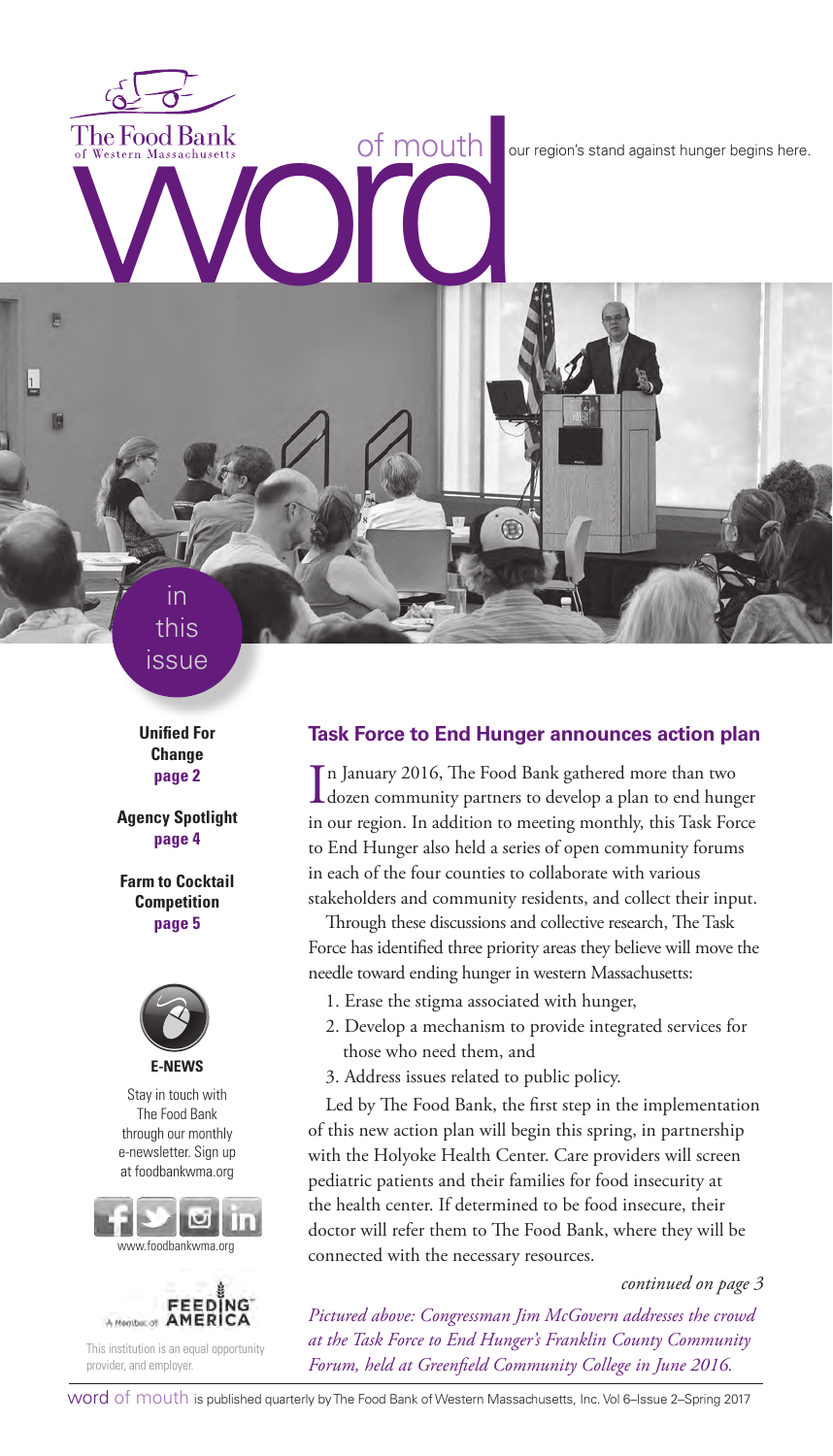

Executive Director Andrew Morehouse

Dear Friends,

We've all heard the phrase … "When the going gets tough, the tough get going." I've been thinking about this a lot lately, especially as final reports streamed in from our 200 local feeding partners, revealing that they experienced a combined average of 146,460 monthly

*"The Food Bank is an effective, valid and necessary resource for our community. I remain incredibly grateful for the helping hand it extended me when I needed it"*

visits. This upward trend from the previous year confirms that life is getting tougher for the most vulnerable in our communities.

I am heartened, however, by the resolve of those who are more fortunate to band together to do something about it. Last November's Monte's March raised \$211,000. More importantly, a community spirit in the air prevailed unlike any previous year. Marchers brainstormed ways to take matters into their own hands to do something about hunger, regardless of what government does or doesn't do. To this end, we have invited all the marchers to The Food Bank this spring to continue the conversation and discuss what else we can do together.

During the March, I had a moving conversation with a supporter. He explained that, "I'm one of the lucky ones who's been able to give back." He shared that he lost his job in 2008 during the Great Recession. Eventually, a friend got him a job as a mechanic at a local farm. He wasn't able to collect Massachusetts unemployment because his last job had been out of state. He worked at that farm for three and a half years. The Amherst Survival Center, and by extension The Food Bank, literally kept him fed when his choices were slim and difficult. Through sheer luck, he had a chance meeting with an old friend who helped land him a job in his previous occupational field.

"I still have that job today," he explained. "Today I eagerly donated to The Food Bank by way of Monte's March because it works in a real and demonstrable fashion. The Food Bank is an effective, valid and necessary resource for our community. I remain incredibly grateful for the helping hand it extended me when I needed it."

While it was reassuring to hear this, I couldn't help but think that society and the economy failed him and hundreds of thousands of people in our region who go hungry. More often than not, food-insecure households live in a constant state of emergency. This is why we are determined to take concrete steps to confront hunger in our region and achieve our vision of a western Massachusetts where no one goes hungry and everyone has access to nutritious food. ●

The mission of The Food Bank of Western Massachusetts is to feed our neighbors in need and lead the community to end hunger. Published by The Food Bank of Western Massachusetts, www.foodbankwma.org, info@foodbankwma.org, 413-247-9738 Executive Director, Andrew Morehouse • Word of Mouth Editors, Chris Wojcik and Sarah Tsitso • Contributing Writer, Lillian Baulding The Food Bank is committed to promoting cultural diversity through its board, staff, volunteers, and member agencies. This Institution is an equal opportunity provider. To file a complaint of discrimination write USDA, Director, Office of Civil Rights, Washington, DC 20250-9410.

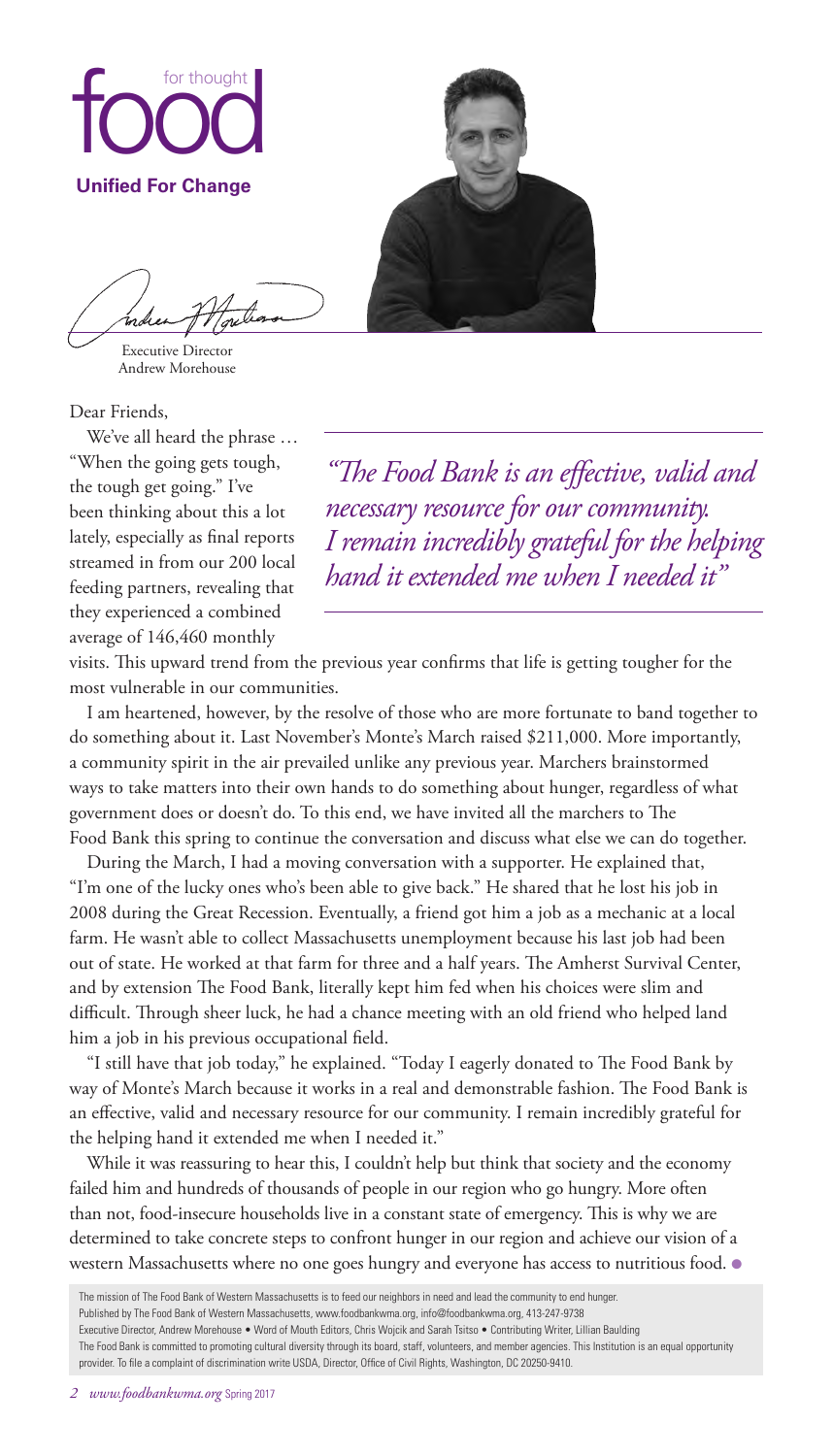

*The Food Bank is working with 23 schools in nine districts to help bring breakfast to the classroom.* 

# **Bringing breakfast to the classroom**

The expression "breakfast is the most important meal of the day" has never been truer than when it comes to children trying to make it through a school day. Research shows that hunger affects a child's ability to learn and perform well in school. This is why The Food Bank works with Eos Foundation to bring the Breakfast in the Classroom program to schools throughout our region.

The federally-funded program provides free breakfast to *every* child after the morning bell, regardless of their families' income level, helping to erase the stigma associated with free meals. Students eat nutritionally well-balanced food together in the classroom, as the teacher takes attendance, collects homework, or even teaches a short lesson.

"When we first heard about Breakfast in the Classroom, I was admittedly very reluctant," said John Breish, principal at Lt. Clayre Sullivan Elementary School in Holyoke (pre-k – 8). "I thought it was going to distract us from the most important work that we were doing at the school. I have been pleasantly surprised. It has been a great addition to our school and taken away nothing from what we do here."

In the 2015–16 school year, The Food Bank worked with nine schools in four districts — where at least 60% of the students qualified for free or reduced-price lunches — to help initiate the program. Through our efforts, we provided students with access to more than 544,100 breakfasts. Currently, we are working with 23 schools in nine districts. By the end of this school year, we will have provided access to 1,787,580 additional healthy breakfasts.

"Breakfast in the Classroom has been working out really well," said Alanna Bernstein, a 4th and 5th grade teacher at Lt. Clayre Sullivan school. "The kids like the breakfasts a lot. There have been very few breakfasts that they've passed up. They pretty much want it all … all the time. It has been a great resource and a great tool for the classroom for the kids." ●

#### **Task Force continued from page 1**

Food Bank staff will work closely with families to identify the most appropriate services. This may include applying for SNAP benefits, access to nutrition education, and/or locating food assistance in their own communities (including food pantries, emergency meal sites, or The Food Bank's own Brown Bag; Food for Elders program or Mobile Food Banks). This assistance and case work will extend beyond The Food Bank. Families will also be referred to other agencies that can help with issues related to housing, job training, and other wrap-around services.

Funding for this program will be supported by an Innovation Planning grant through the Community Foundation of Western Massachusetts, which was awarded to The Food Bank in February.

The full version of The Task Force's action plan was released during a press conference on March 3, supported by Congressmen James McGovern and Richard Neal. The action plan is available on The Food Bank's web site at *www.foodbankwma.org/ special-initiatives*.

*3 www.foodbankwma.org* Spring 2017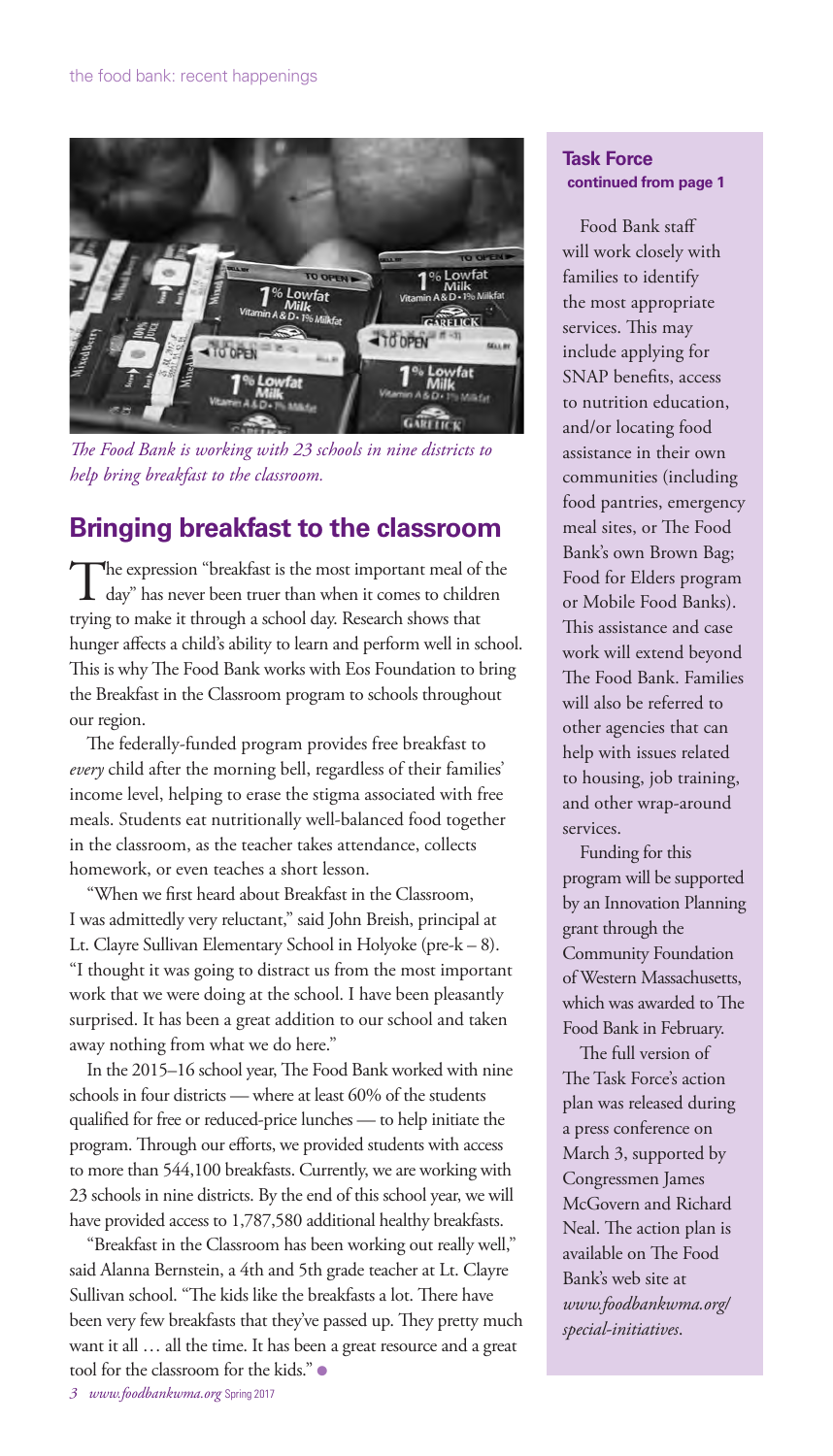### **St. John's Food pantry makes feeding people its primary obligation**

 $\bigodot^{\text{n} \text{ the damp, drizzly}}$ <br>Wednesday following this year's Martin Luther King, Jr. holiday, the line of people waiting for groceries was longer than usual at the St. John's Congregational Church Food Pantry in the Mason Square neighborhood of Springfield. For most, it was their only chance to put food on the table.

As a member agency of The Food Bank, St. John's



*Volunteers at St. John's Congregational Church Food Pantry begin to organize food for distribution to the community.*

receives food from us which makes up the bulk of the items they distribute. Over the years, we have provided on-going support, including member agency technical assistance and the purchase of a special software license to help them track client visits. Additionally, The Food Bank helped forge a relationship between St. John's and Stop & Shop, allowing the pantry to receive regular donations of frozen foods directly from the grocer.

Mason Square lies within a region referred to as a food desert. The impoverished area lacks adequate access to fresh produce and other healthful whole foods largely due to a lack of a full-line grocery store, farmers' markets, and healthy food providers. To compound the problem, many low-income residents in Mason Square lack the transportation to get to supermarkets that are located miles away.

To address this critical issue, St. John's works with other Springfield churches as part of the Mason Square Network, so that food insecure households' needs are met. Along with local social service agencies (including The Food Bank), the network is looking toward a future where all Mason Square residents will have ready access to healthy, affordable food. The city of Springfield is still trying to attract a supermarket operator to locate to a site in this neighborhood. In the meantime, St. John's staff and volunteers work hard to provide their clients with the food they need.

"A young mother with six children lost her refrigerator and all its contents," recalls Kathy Henry, volunteer intake coordinator for the pantry. "She had no money to replace the food or feed her children. She was in a panic because she wasn't sure if she had to meet certain criteria in order to get some food. It was gratifying to explain to her that this type of situation is our primary obligation — to feed God's people in need." ●



#### **Monte's March raises more than \$211,000**

For the seventh straight year, WRSI–The River's Monte Belmonte led a group of community supporters, political representatives, and business leaders through the streets of the Pioneer Valley to raise money and awareness for hunger in our community. When all the donations were finally counted, Monte's March raised over \$211,000 to support The Food Bank's efforts to feed the more than 223,000 food insecure people in our region.

"I felt like I had the wind knocked out of me for the last two weeks when I heard about the election," Belmonte said to the large crowd that had gathered at the end of the march. "But I feel like I got my wind back, with all of you folks reminding me of what kind of community we live in." ●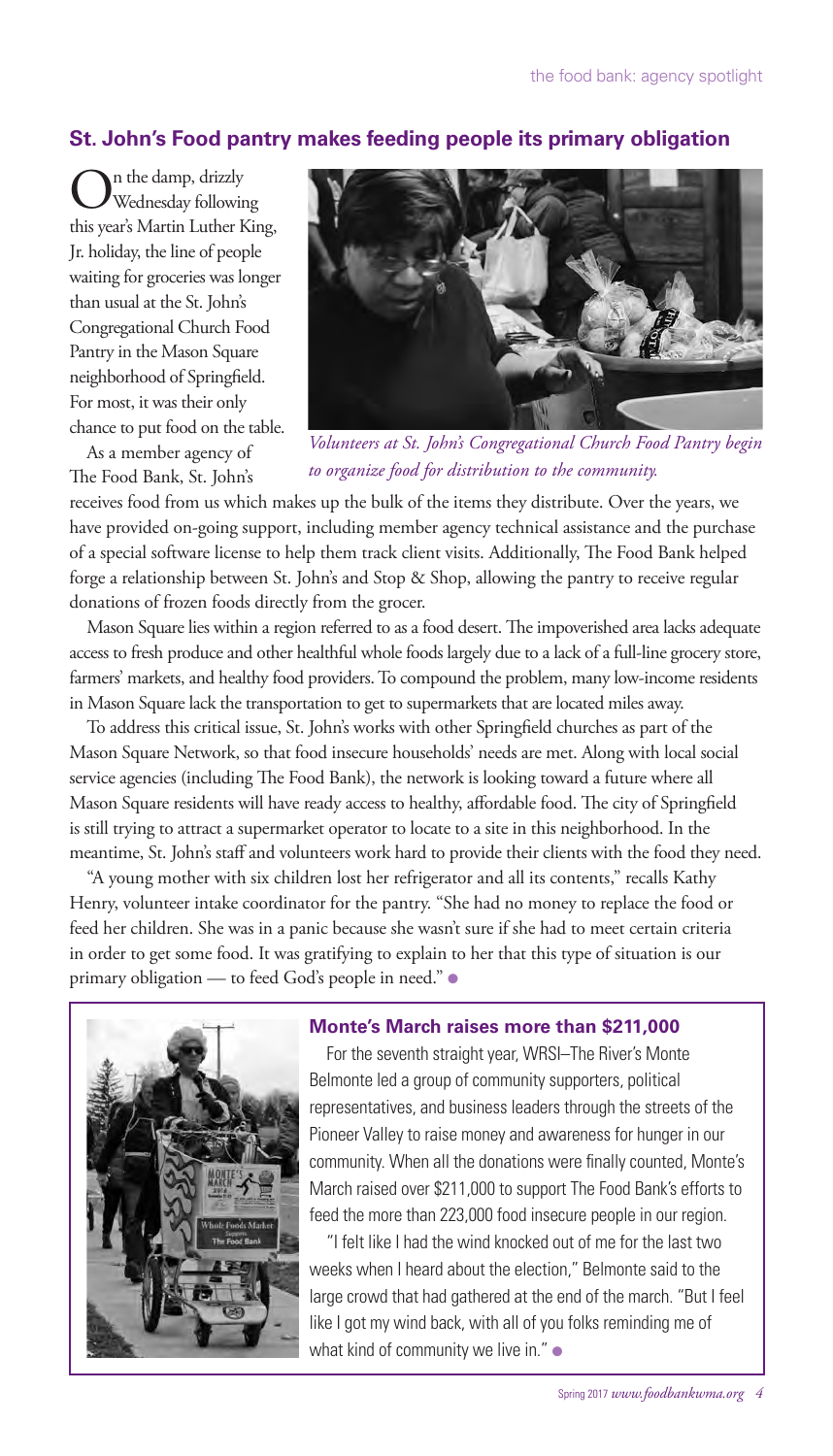# **FARM TO COCKTAIL COMPET**

#### **Local bartenders compete to support our mission**

ark your calendar and plan to join us for our Farm to Cocktail event, a straight up bartending competition to benefit The Food Bank. Some of the area's most creative bartenders will compete as they shake, stir and dash delectable cocktails using ingredients sourced from local farms. Not only will you have a chance to sample all of their concoctions, but you'll also vote for your favorite.

Enjoy fresh and hearty hors d'oeuvres and desserts provided by Wheelhouse Farm Truck & Catering. They cook with the seasons, sourcing ingredients from local farms when they are at their peak deliciousness, and make everything from scratch.

#### **How the cocktail competition works**

Six local bartenders will be given a variety of spirits to choose from as well as several ingredients from local farms. They'll have a couple of weeks to experiment and perfect their cocktail.

On the day of the event, guests will sample each of the cocktail creations and vote for their favorite. The overall favorite will be awarded the "People's Choice." The top two will move on to the next round of the competition and be given a "mystery ingredient" they must use to craft a cocktail in less than two minutes. A special panel of judges will sample the mystery cocktails and announce the cocktail competition champion.

#### **Purchase your tickets today**

Space for this event is limited, and tickets are expected to sell out. You can reserve your place now by purchasing your tickets online at *www.farmtococktail.org*. ●

## **Breakfast at The Bank**

You're invited to join us for a special tour of our facility to learn how your support makes it possible to feed more than 223,000 neighbors in need.

Breakfast at The Bank is a series of tours and educational programs, each focusing on a different area of food insecurity and how you can help end hunger in our region.

All events take place at The Food Bank (97 North Hatfield Road, Hatfield, MA), from 8:30 – 9:30 a.m.

Light continental breakfast will be provided.

Reserve your place now by contacting Janine Papesh at janinep@foodbankwma.org, or by calling (413) 992-6262.

#### **WHEN:**

Thurs., May 4, 2017 5:30 – 8:30 p.m.

#### **WHERE:**

Quonquont Farm 9 North St., Whately, MA

#### **COST:**

\$45 per person \$35 for designated drivers

**PURCHASE TICKETS:** www.farmtococktail.org

**21+ ONLY** Valid ID required

**April 6, 2017** Advocating to End Hunger

**May 4, 2017** Connecting Food & Health through Nutrition

**June 1, 2017** Volunteer Opportunities

**September 7, 2017** Supplemental Nutrition Assistance Program

**October 5, 2017** Breakfast In the Classroom

**November 2, 2017** Senior Hunger